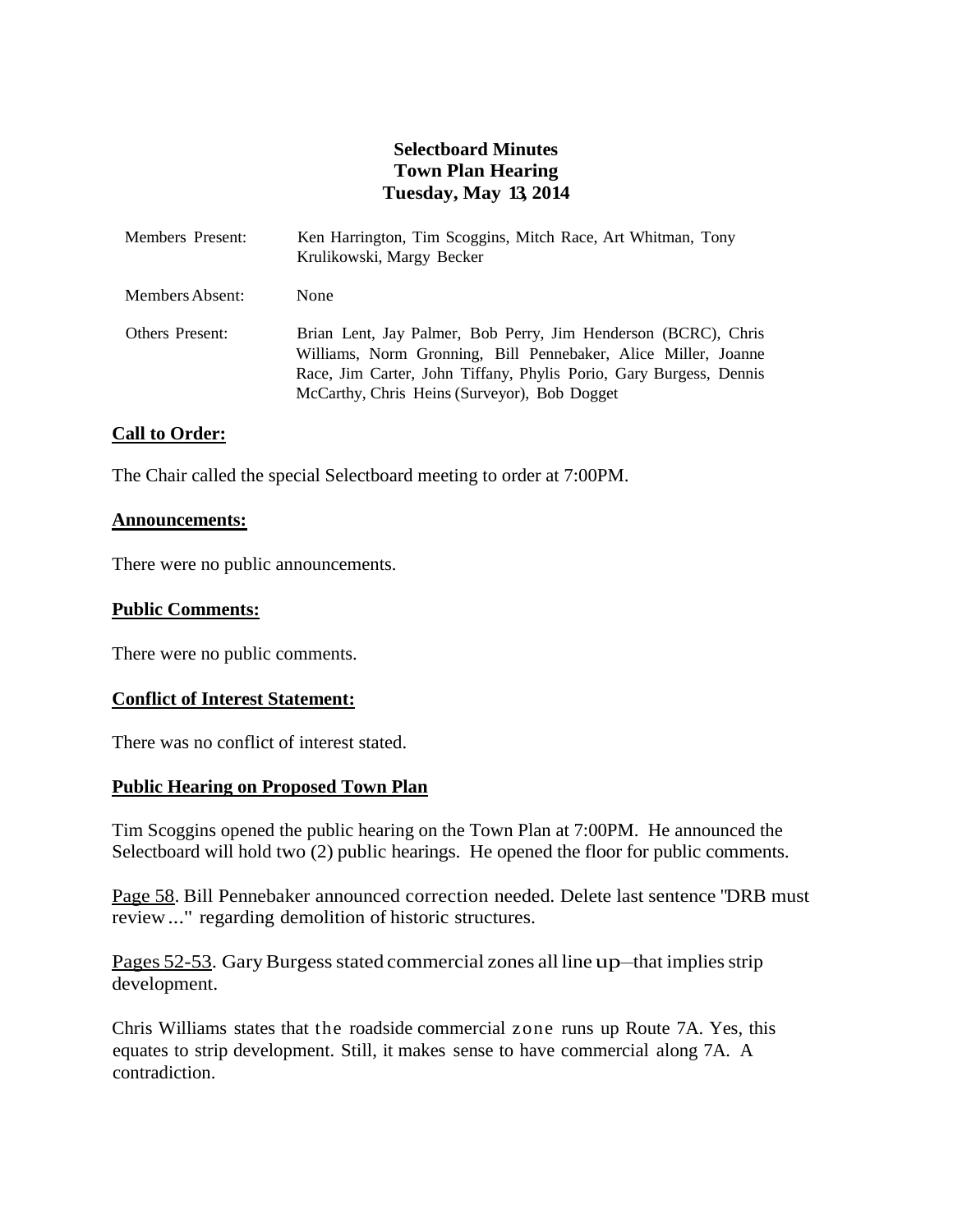GaryBurgess stated concern regarding the listing of historic properties, suggesting that doing so limits the ability to do what you want with your property. The vagueness of "historic settlement patterns" language worries him.

Jim Carter: The Plan is the "constitution of the Town– it is a regulatory document."

Tim Scoggins stated disagreement; Mitch Race stated disagreement. Discussions followed regarding the actual weight of Town Plan in Act 250 hearings.

Bob Dogget— Asked about what is meant by listing a "historic property". He referred to a; concern that "vigilantes" would show up on his doorstep to tell you what you can or cannot do with your property. He later said the Town should consider adoption of Historic District.

Page 63 —Phylis Porio—Development should be enclosed, ie—distinctive finishes. Phylis Porio commented on third paragraph relating to Department of Interior Standards.

Tim Scoggins asked whether the Selectboard delete this section?

Chris Williams explains the Department of Interior standards are "gold standards" and a benchmark for historic preservation across the country (Federal Tax Credit Program).

Gary Burgess-the standard of living in Town has gone down.

Jay Palmer addressed the process for bylaw adoption.

Tim Scoggins states the intent is to encourage preservation of historic structures without burdening the homeowner.

Tony Krulikowski asked the public what historic language would be acceptable?

Jim Carter cites reference to Department of Interior Standards.

Phylis Porio states we are not empowering Planning Commission with ability to formulate bylaws that will make us uncomfortable.

John Tiffany states People are tired of overregulation. He commented further on **Page 32:** Shoreline Buffer strips, stating he objected to statements there. He mentioned baseline standards for timber harvest. John Tiffany stated each town should be discouraged from adopting its own standards. There are state standards for logging Best Management Practices.

John Tiffany referred to 1987BMPs (Vermont's) , noting these are the Current Use BMPs, summarized in "Timber Harvesting in VT".

Chris Williams agreed to cite John Tiffany's Vermont BMPs and delete New Hampshire BMPs.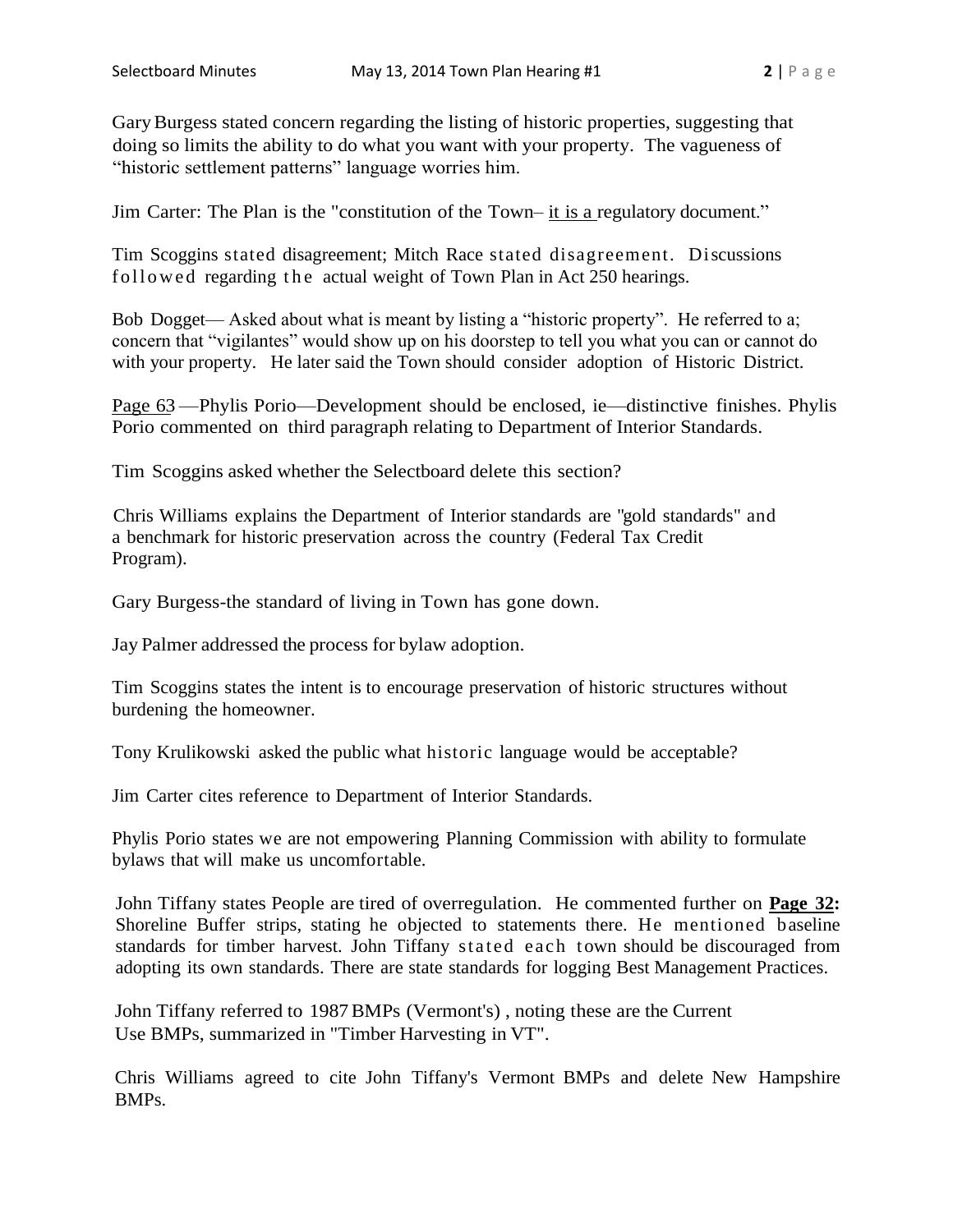Phylis Porio: Thanks, PC members. Yet there are references to keeping businesses small. She stated she takes exception to references to "small businesses only". This discourages economic development. The Plan does not look at improving the tax base.

Mitch Race: What would you say? Strike "small" business.

Brian Lent echoes Phylis Porio's comments.

Mitch Race asks for Gary's "vision"?

Phylis Porio stated there are very little "light industrial" zones for home occupations to grow. We want low impact businesses of 30 to 200-plus employees.

Brian Lent: What about other gravel pits coming up? He encouraged the Town Plan to be "forward looking".

Jim Carter spoke about tax impacts of multi-family housing. A 2-bedroom unit may cost you \$20K/year; a 3-bedroom unit may cost you \$30K/year. The opposite is to bring in business which is self-sustaining. Affordable housing is a good objective. But, there is an "aura" of anti-business in the Plan.

Bill Pennebaker said he does not intend the Town Plan to be anti-business. Asks for references which are anti- business. Where could a light industrial zone go? What to do? Peckham owns most land.

Gary Burgess and Bill Pennebaker discussed Shaftsbury's two (2) votes against hooking up to Bennington/North Bennington sewer.

Alice Miller informed the Selectboard one good result of the legislative session is that more money will go into roads and bridges.

Tim Scoggins says he thinks he has heard people asking for the Plan to focus on economic development, not just environmental protection and historic preservation.

Brian Lent states depletion of gravel pits is on the horizon. Redevelopment of those properties is on the horizon. He refers to S&G resources page 39 proposed "In 2007 ..." Language in current plan is good language. He asked reference to the Gravel Pit Study be removed. Brian Lent agrees with reuse of property.

John Tiffany asks to remove references on 8.2.3 page 70 regarding "minimal investment in roads which servemountainous areas."

Phylis Porio asks to take out reference to "maintaining crew of (5) five." She suggested removal of language regarding paving  $(8.1 \text{ paragraph } 2)$ . She the referred to language on